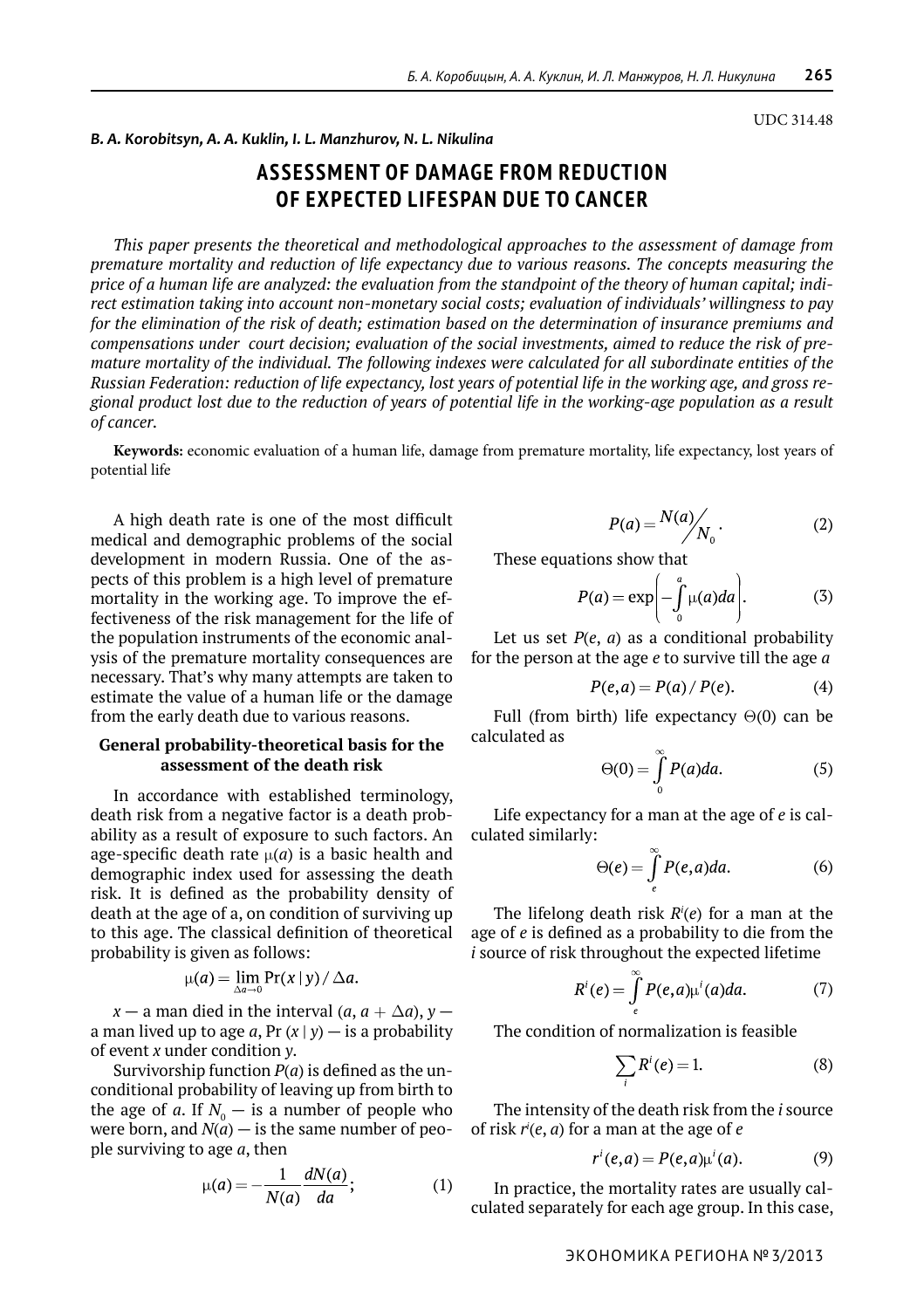the formulas (1–9) are converted to the discrete form.

If  $\mu_j$  is a probability to die during the *j* year of life, on condition to survive up to this age, i. e.  $\mu$ . — is a probability of dying from the date of birth to exact age of 1 year, and  $\mu_{70}$  — is probability of dying from the exact age of 69 till the exact age 70.

Then the probability of survival from birth to the moment of reaching the exact age a  $P_{0a} = P_{a}$ equals

$$
P_{0,a} = \prod_{j=1}^{j=a} (1 - \mu_j). \tag{10}
$$

*Pe,a* is a probability of surviving till the age *a* for a man, who reached the age of *e*, is calculated similarly to the formula (4):

$$
P_{e,a} = P_a / P_e. \tag{11}
$$

Full (from birth) life expectancy equals to  $\Theta_0$ :

$$
\Theta_0 = \sum_{k=1}^{k=\infty} \prod_{j=1}^{j=k} (1 - \mu_j). \tag{12}
$$

For a man, who reached the age of *e*, life expectancy  $\Theta_{_{e}}$  is calculated as

$$
\Theta_e = \sum_{k=e+1}^{k=\infty} \prod_{j=e+1}^{j=k} (1-\mu_j). \tag{13}
$$

Full (from birth) the lifetime death risk from the *i* source of risk  $R_0^i$  equals

$$
R_0^i = \sum_{k=1}^{k=\infty} \mu_k^i \prod_{j=0}^{j=k-1} (1 - \mu_j), \qquad (14)
$$

Where  $\mu_0 = 0$ .

 $R_{\alpha}^{i}$  – the lifetime death risk from the *i* source of risk for a man, who reached the age of *e*, equals

$$
R_e^i = \sum_{k=e+1}^{k=\infty} \mu_k^i \prod_{j=e}^{j=k-1} (1-\mu_j). \tag{15}
$$

If a man survived till the age of *e*, the probability of dying from all causes during the age interval from *e* to *a* equals *Re,a*

$$
R_{e,a} = \sum_{k=e+1}^{k=a} \mu_k \prod_{j=e}^{j=k-1} (1 - \mu_j). \tag{16}
$$

 $R_{e,a}^{t}$  the death risk from the *i* source of the risk during the arbitrary age interval from *e* to *a*, on a condition that a man, survived till the age of *e*, is calculated similarly

$$
R_{e,a}^i = \sum_{k=e+1}^{k=a} \mu_k^i \prod_{j=e}^{j=k-1} (1-\mu_j). \tag{17}
$$

To assess the impact of specific causes of death on life expectancy the index of the increase in life expectancy under eliminating the *i* cause of death is used  $\Delta \Theta_0^{-i}$  :

$$
\Delta \Theta_0^{-i} = \Theta_0^{-i} - \Theta_0 = \sum_{k=1}^{k=\infty} \prod_{j=1}^{j=k} (1 - \mu_j^{-i}) - \sum_{k=1}^{k=\infty} \prod_{j=1}^{j=k} (1 - \mu_j), (18)
$$

Where  $\Theta_0^{-i}$  is a full (from birth) life expectancy under eliminating the *i* cause of death,  $\mu_i^{-i}$  – the probability of dying during the *j* year of life, on condition of survival up to this age under eliminating the *i* cause of death.

While calculating assessments of the impact of the different death causes on life expectancy for the population of the subordinate entities of the Russian Federation a problem arises. The scientists have to face the lack of published statistical reports on age-specific mortality in the regions. In this case, as a first approximation we can assume that

$$
\mu_j^{Reg} = \frac{\mathbf{M}^{Reg}}{\mathbf{M}^{RF}} \cdot \mu_j^{RF}, \qquad (19)
$$

Where M*Reg* and M*RF* are standardized death rates for the population of the region under examination and for the Russian Federation. Similarly, a quantity  $\mu_i^{-i}$ . can be estimated. These standardized indexes are regularly published in the cancer and demographic statistics digests.

To characterize the mortality at the population level, the index «lost years of potential life» — *PYLL* (potential years of life lost) is used. It is a number of years, which were not lived by a population up to the normative age, usually 70. It is assumed that each individual can live for 70 years. It is called a «productive» life and therefore death at the age of a results in a loss of  $70 - a$ , if  $a < 70$ . It is assumed that all deaths occur in the middle of the age interval (including usage of 5-year intervals). A so-called unlived years are calculated for each age interval *X<sup>j</sup>* :

$$
X_j = T - a_j,\tag{20}
$$

Where  $T -$  is an upper age limit (usually 70 years),  $a_j$  — is a middle of the proper age interval. Years of potential life lost are calculated as the sum of productions of the total number of dead in each age group for the years they unlived

$$
PYLL = \sum_{j} D_j X_j, \qquad (21)
$$

Where  $D_j$  – is a number of people who died during the year in the age group *j*. Similarly, the years of potential life lost because of the *i* cause of death can be calculated *— PYLL*<sub>i</sub>

$$
PYLL^i = \sum_j D_j^i X_j, \qquad (22)
$$

Where  $D_i^{\prime}$  – is a number of people who died in the age group *j* from the *i* cause during the year. According to this analysis, «weight» of each per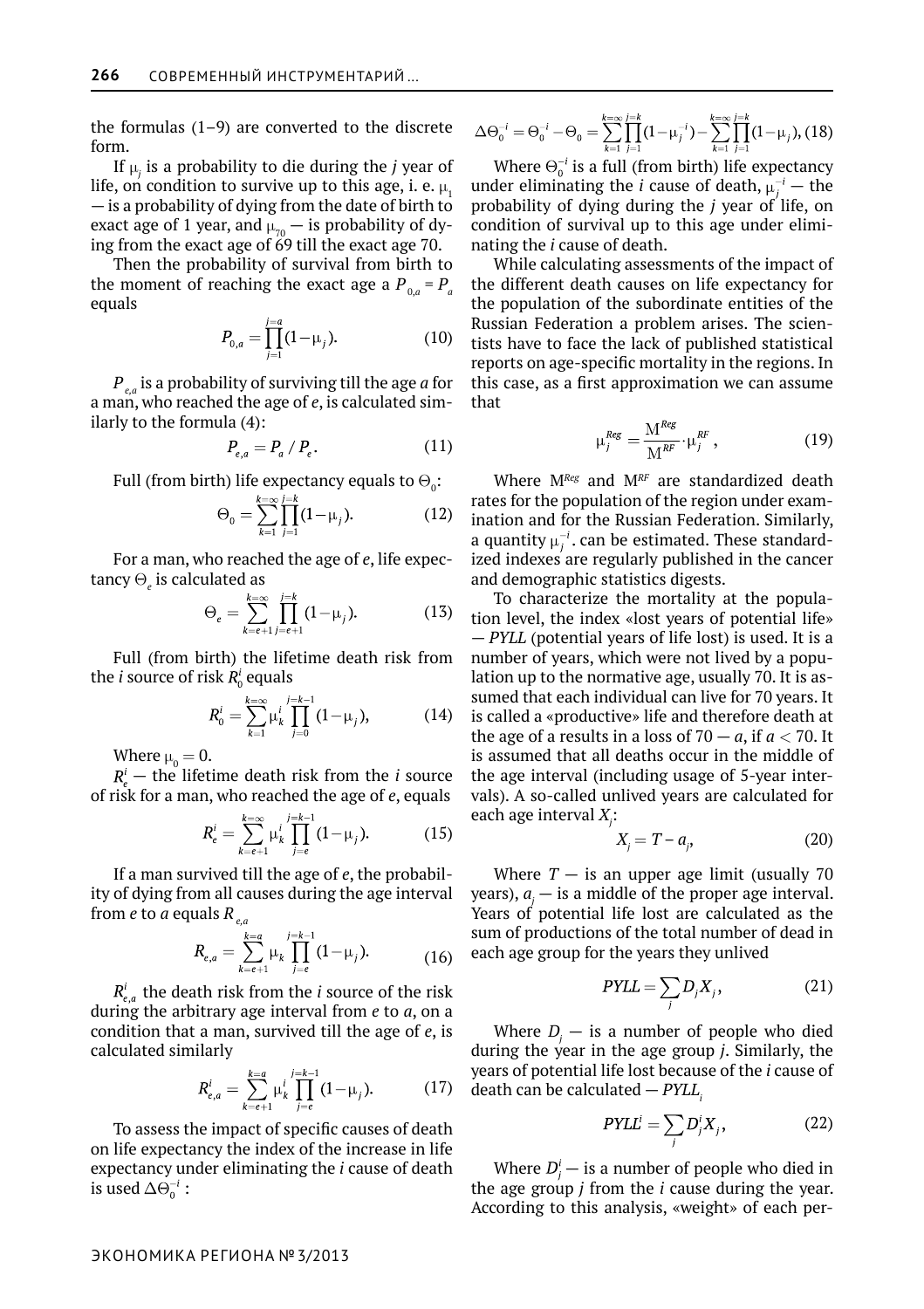son, who died from a specific cause, is the number of years unlived by them to a specified age limit, so the «weight» of an older man is smaller than the «weight» of a newborn. Causes of death, which lead to the biggest losses in a man-year, are considered to be a priority. The absolute number of the potential life years lost gives the opportunity to measure the scale of the problems associated with premature mortality of the population.

Similarly, an index of «years of potential life lost in the working-age»  $\text{PYLL}_{\text{Work}}$  can be introduced. In this case the age limit *T* is assumed to be 60 years for men and 55 — for women. For individuals who died at the age of 16,  $PYLL_{work}$  is calculated according to the formulas similar to (20)– (22). For individuals who died before the age of 16,  $PYLL_{work}$  is assumed to be 44 years for men and 39 years for women.

Table 1

|  | The expected reduction in life expectancy at birth as a result of malignant neoplasms, years |
|--|----------------------------------------------------------------------------------------------|
|--|----------------------------------------------------------------------------------------------|

| <b>Subject of Federation</b>       | <b>Sex</b> |        |                                             | <b>Sex</b> |      |
|------------------------------------|------------|--------|---------------------------------------------|------------|------|
|                                    | male       | female | <b>Subject of Federation</b>                | male       | fem. |
| Belgorod region                    | 2.10       | 1.88   | Republic of Bashkortostan                   | 1.48       | 1.57 |
| Bryansk region                     | 2.09       | 1.61   | Republic of Mari El                         | 1.75       | 1.52 |
| Vladimir region                    | 1.99       | 1.92   | Republic of Mordovia                        | 1.99       | 1.74 |
| Voronezh region                    | 1.87       | 1.70   | Republic of Tatarstan                       | 1.87       | 1.77 |
| Ivanovo region                     | 1.82       | 1.83   | Udmurt Republic                             | 1.81       | 1.61 |
| Kaluga region                      | 1.99       | 1.93   | Chuvash Republic                            | 1.62       | 1.47 |
| Kostroma region                    | 1.75       | 1.79   | Perm Krai                                   | 1.77       | 1.79 |
| Kursk region                       | 2.20       | 1.78   | Kirov region                                | 1.79       | 1.68 |
| Lipetsk region                     | 1.79       | 1.51   | Nizhny Novgorod region                      | 1.78       | 1.84 |
| Moscow region                      | 2.09       | 2.26   | Orenburg region                             | 2.10       | 1.97 |
| Oryol region                       | 2.15       | 1.79   | Penza region                                | 1.97       | 1.71 |
| Ryazan region                      | 2.08       | 1.90   | Samara region                               | 1.82       | 1.91 |
| Smolensk region                    | 1.64       | 1.71   | Saratov region                              | 1.78       | 1.76 |
| Tambov region                      | 2.19       | 1.78   | Ulyanovsk region                            | 2.03       | 1.81 |
| Tver region                        | 1.74       | 1.84   | Kurgan region                               | 2.20       | 2.01 |
| Tula region                        | 2.02       | 1.97   | Sverdlovsk region                           | 2.20       | 2.03 |
| Yaroslavl region                   | 2.09       | 1.93   | The Tyumen region (without Autonomous Area) | 1.60       | 1.69 |
| Moscow city                        | 2.22       | 2.66   | Khanty-Mansi Autonomous Area                | 2.15       | 2.11 |
| Republic of Karelia                | 1.95       | 1.98   | Yamalo-Nenets Autonomous Area               | 2.27       | 2.09 |
| Komi Republic                      | 1.91       | 1.74   | Chelyabinsk region                          | 2.18       | 2.16 |
| Arkhangelsk region                 | 1.98       | 1.86   | Altai Republic                              | 1.78       | 1.82 |
| Vologda region                     | 1.80       | 1.68   | Republic of Buryatia                        | 1.76       | 1.90 |
| Kaliningrad region                 | 1.79       | 1.98   | Republic of Tyva                            | 1.31       | 1.65 |
| Leningrad region                   | 2.01       | 1.94   | Republic of Khakassia                       | 1.90       | 2.00 |
| Murmansk region                    | 1.90       | 1.87   | Altai Territory                             | 2.19       | 1.99 |
| Novgorod region                    | 1.60       | 1.63   | Zabaykalsky Krai                            | 1.56       | 1.90 |
| Pskov region                       | 1.65       | 1.69   | Krasnoyarsk Krai                            | 2.21       | 2.11 |
| St. Petersburg                     | 2.41       | 2.81   | Irkutsk region                              | 1.80       | 1.94 |
| Republic of Adygea                 | 2.11       | 2.10   | Kemerovo region                             | 1.82       | 1.96 |
| Republic of Kalmykia               | 1.76       | 1.82   | Novosibirsk region                          | 2.30       | 2.06 |
| Krasnodar Krai                     | 2.13       | 2.11   | Omsk region                                 | 2.04       | 2.01 |
| Astrakhan region                   | 2.00       | 1.96   | Tomsk region                                | 2.39       | 2.26 |
| Volgograd region                   | 2.05       | 2.01   | Republic of Sakha (Yakutia)                 | 1.52       | 1.84 |
| Rostov region                      | 1.93       | 2.04   | Kamchatka Krai                              | 1.77       | 1.92 |
| Republic of Dagestan               | 1.76       | 1.63   | Primorsky Krai                              | 1.89       | 2.08 |
| Republic of Ingushetia             | 1.49       | 1.40   | Khabarovsk Krai                             | 1.83       | 1.84 |
| Kabardino-Balkar Republic          | 1.88       | 1.87   | Amur region                                 | 1.48       | 1.60 |
| Karachay-Cherkess Republic         | 1.97       | 1.93   | Magadan region                              | 1.74       | 2.08 |
| Republic Northern Ossetia - Alania | 1.99       | 1.84   | Sakhalin region                             | 2.01       | 2.04 |
| Chechen Republic                   | 1.90       | 1.77   | Jewish Autonomous Province                  | 1.61       | 1.73 |
| Stavropol Krai                     | 1.93       | 1.89   | Chukot Autonomous Area                      | 1.12       | 1.94 |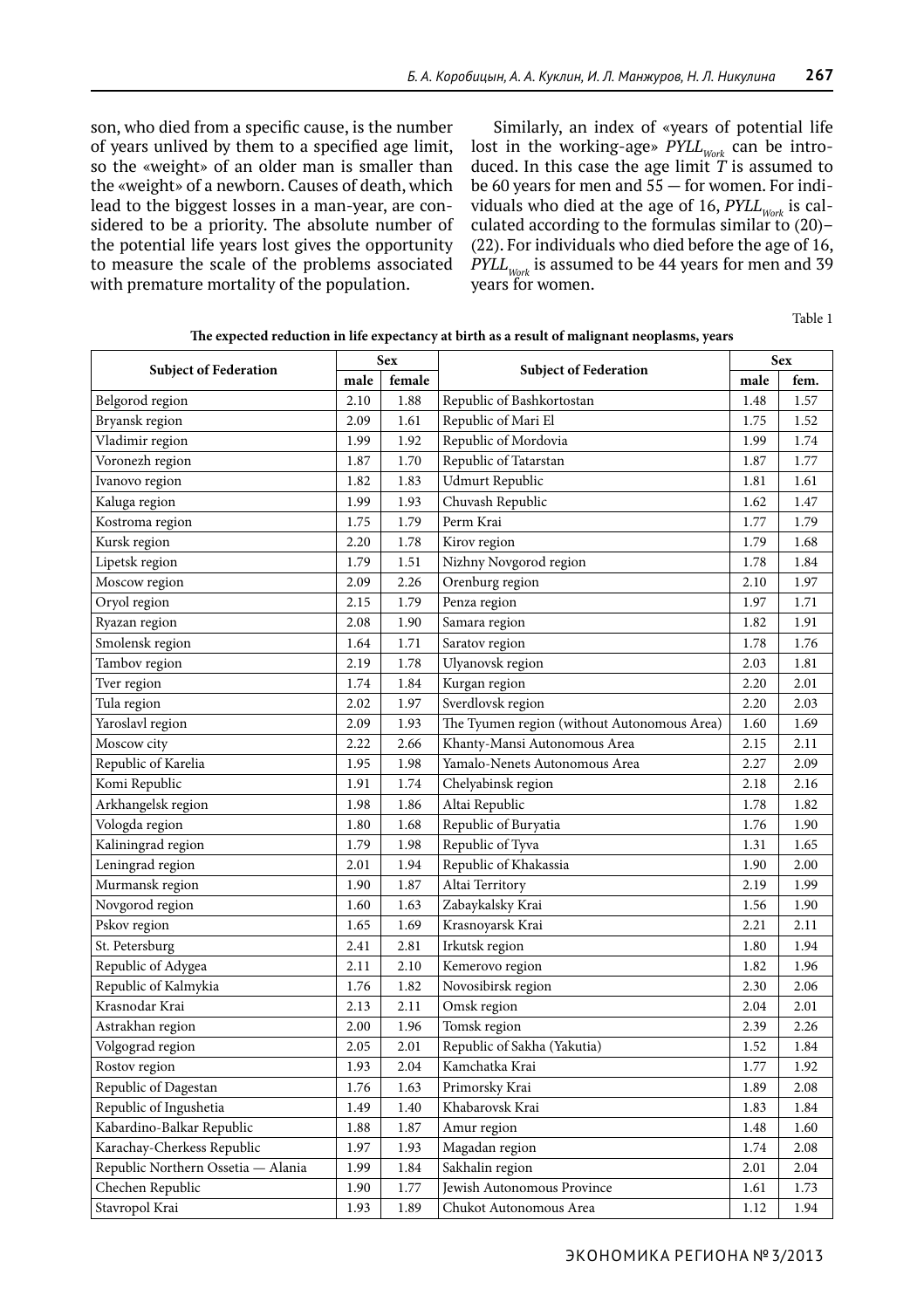## Table 2

### **The years of potential life lost in the working age due to malignant neoplasms, years**

| <b>Subject of Federation</b>       | <b>Sex</b> |        |                                             | <b>Sex</b> |        |
|------------------------------------|------------|--------|---------------------------------------------|------------|--------|
|                                    | male       | female | <b>Sex</b>                                  | male       | female |
| Belgorod region                    | 4451       | 2409   | Republic of Bashkortostan                   | 9735       | 5811   |
| Bryansk region                     | 4377       | 1900   | Republic of Mari El                         | 2297       | 1054   |
| Vladimir region                    | 5131       | 2672   | Republic of Mordovia                        | 2759       | 1334   |
| Voronezh region                    | 6983       | 3518   | Republic of Tatarstan                       | 10096      | 5796   |
| Ivanovo region                     | 3356       | 1846   | <b>Udmurt Republic</b>                      | 4494       | 2308   |
| Kaluga region                      | 3348       | 1776   | Chuvash Republic                            | 3382       | 1717   |
| Kostroma region                    | 2098       | 1137   | Perm Krai                                   | 8150       | 4581   |
| Kursk region                       | 4104       | 1843   | Kirov region                                | 4195       | 2064   |
| Lipetsk region                     | 3567       | 1649   | Nizhny Novgorod region                      | 10333      | 5804   |
| Moscow region                      | 24290      | 14948  | Orenburg region                             | 6969       | 3704   |
| Oryol region                       | 2698       | 1269   | Penza region                                | 4228       | 2079   |
| Ryazan region                      | 3904       | 1945   | Samara region                               | 9724       | 5804   |
| Smolensk region                    | 3103       | 1673   | Saratov region                              | 7097       | 4052   |
| Tambov region                      | 3878       | 1710   | Ulyanovsk region                            | 4406       | 2199   |
| Tver region                        | 4519       | 2441   | Kurgan region                               | 3201       | 1617   |
| Tula region                        | 5366       | 2820   | Sverdlovsk region                           | 14064      | 7741   |
| Yaroslavl region                   | 4126       | 2213   | The Tyumen region (without Autonomous Area) | 9025       | 5554   |
| Moscow city                        | 28684      | 23411  | Khanty-Mansi Autonomous Area                | 5366       | 3145   |
| Republic of Karelia                | 2277       | 1251   | Yamalo-Nenets Autonomous Area               | 1707       | 1015   |
| Komi Republic                      | 3341       | 1629   | Chelyabinsk region                          | 11366      | 6681   |
| Arkhangelsk region                 | 4393       | 2209   | Altai Republic                              | 667        | 374    |
| Vologda region                     | 4000       | 1964   | Republic of Buryatia                        | 3099       | 1821   |
| Kaliningrad region                 | 2750       | 1684   | Republic of Tyva                            | 884        | 625    |
| Leningrad region                   | 5934       | 3062   | Republic of Khakassia                       | 1718       | 1014   |
| Murmansk region                    | 2857       | 1499   | Altai Krai                                  | 8446       | 4330   |
| Novgorod region                    | 2042       | 1053   | Zabaykalsky Krai                            | 3465       | 2140   |
| Pskov region                       | 2304       | 1145   | Krasnoyarsk Krai                            | 10397      | 5683   |
| St. Petersburg                     | 14419      | 11149  | Irkutsk region                              | 7769       | 4621   |
| Republic of Adygea                 | 1287       | 767    | Kemerovo region                             | 9255       | 5362   |
| Republic of Kalmykia               | 875        | 491    | Novosibirsk region                          | 9135       | 4802   |
| Krasnodar Krai                     | 14927      | 9086   | Omsk region                                 | 6399       | 3661   |
| Astrakhan region                   | 3281       | 1801   | Tomsk region                                | 3889       | 2138   |
| Volgograd region                   | 7752       | 4454   | Republic of Sakha (Yakutia)                 | 2669       | 1741   |
| Rostov region                      | 12114      | 7513   | Kamchatka Krai                              | 1238       | 641    |
| Republic of Dagestan               | 4975       | 3537   | Primorsky Krai                              | 6708       | 3857   |
| Republic of Ingushetia             | 387        | 366    | Khabarovsk Krai                             | 4556       | 2441   |
| Kabardino-Balkar Republic          | 1849       | 1292   | Amur region                                 | 2643       | 1417   |
| Karachay-Cherkess Republic         | 1159       | 774    | Magadan region                              | 644        | 355    |
| Republic of North Ossetia - Alania | 1523       | 1008   | Sakhalin region                             | 2196       | 1067   |
| Chechen Republic                   | 2439       | 1645   | Jewish Autonomous Province                  | 597        | 319    |
| Stavropol Krai                     | 7063       | 4305   | Chukotka Autonomous Area                    | 240        | 149    |

Table 1 shows results of calculation of the expected reduction in life expectancy at birth as a result of malignant neoplasms (as on 2010). Calculations were executed by formula (19) using the statistics [3].

Table 2 shows results of calculation of years of potential life lost in the working age due to malignant neoplasms (as on 2010). Calculations were executed formulas (20) and (22) using a statistics [3].

# **Damage from mortality due to malignant neoplasms**

In order to assess the damage from mortality due to malignant neoplasms it is necessary to get a monetary evaluation of a human life or years of the potential years of life lost.

The problem of the monetary expression of the price of a human life is extremely difficult. Many philosophical and ethical doctrines are based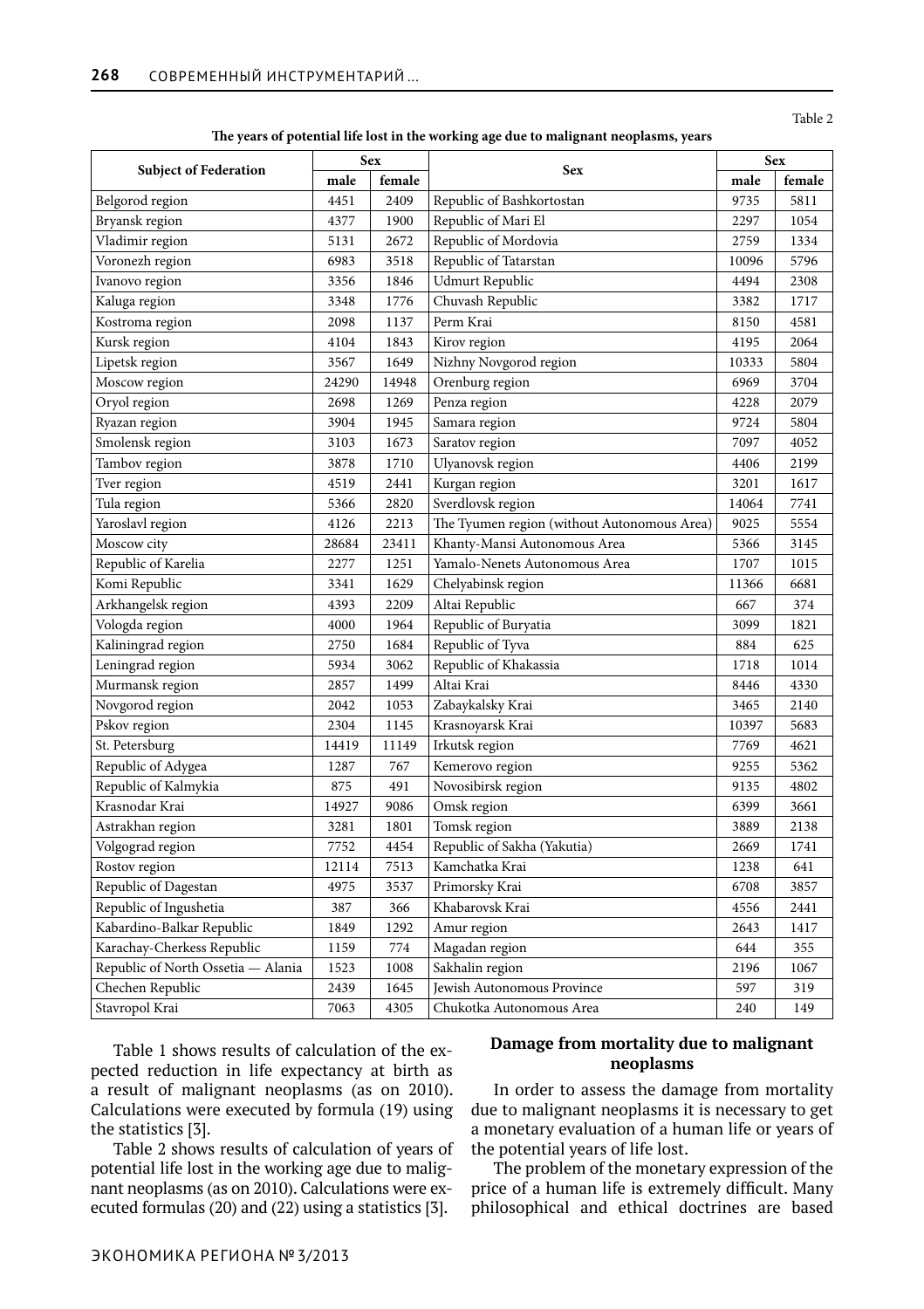on the principle that «human life is priceless», thereby eliminating any possibility to discuss this matter. However, in a market economy, it is a very pressing problem.

Analysis of the literature allows us to say that the following concepts, measuring the price of a human life were formed [1, 6]:

— evaluation from the standpoint of the theory of human capital;

— indirect estimation taking into account non-monetary social costs;

— evaluation of individuals' willingness to pay for the elimination of the death risk;

— estimation based on the determination of insurance premiums and compensations under court decision;

— evaluation of the social investments, aimed to reduce the risk of premature mortality of the individual.

Evaluation according to the theory of human capital is based on the assumption that the utility of the individual to society depends primarily on his productivity, because in the theory of human capital, every individual is considered from the point of view of his ability to participate in social production and to earn money at the same time. A life loss, according to this theory, leads to a decrease in the productive capacity of society. A total salary of an individual couldn't earn due to premature death is proposed to be a measure of value of a human live [2, 4, 5]. But this concept has several serious disadvantages. The theory of human capital has a discrimination against employee's age. This concept gives more weight to an accident at work that caused death of a young worker, than to incurable occupational disease of an older one.

Secondly, the approach under consideration creates unequal conditions for individuals who receive different payment for their work, which leads to an underestimation of the poor segments of society. Thirdly, it is unclear how to evaluate the life of individuals who are not involved in the process of production, for example receive a pension or live on welfare. One of the variant of this approach is the estimation of human life on the basis of the gross domestic product, per capita, this method is characterized by similar shortcoming to those listed above.

Indirect estimation taking into account non-monetary social costs is based on the analysis of the political decisions aimed at reducing the number of fatal accidents and the following comparison of the achieved effect with the society's costs and received damage. A good illustration of the practical use of this concept is the history and consequences of enacting of the speed limits in the

U.S. after an embargo on oil exports to the United States, established by a number of Arab countries in 1973. [3] This concept does not require neither information on the salary of individuals, nor data about themselves (for example, their age doesn't matter), and thus it is free from a number of shortcomings listed above. It can be used in cases related to the actual number of deaths, which have already occurred. It can help to make decisions about voluntary risk-taking or, conversely, to prevent it. The possibilities of indirect estimation attracted attention of the scientists, but it didn't receive practical application so far. The probable reason for that is the fact that the indirect estimate of the preservation of life does not always coincide with the assets established by the direct estimation. A discrepancy can be big.

Evaluation of individuals' willingness to pay for the elimination of the death risk, based on public opinion polls. Respondents were asked about the sum of money they were willing to pay for elimination of the death risk, caused by participation in a particular hazardous activity. The main drawback of this method is that a perception of individual risk is subjective and inadequate. Specifics of the risk perception by individuals and by social groups, is the subject of numerous psychological and socio-psychological researches. The main factors that influence the process of risk perception and the mechanisms, controlling it are revealed. A nature of risk, the form of its display, a degree of awareness (ignorance) about it, the ability to understand, the significance of the positive effects associated with the risk, media coverage, the degree of controllability, voluntary assumption, reversibility (irreversibility), the impact on children and future generations, etc., are among these factors. It is known that people tend to underestimate the risk they take voluntarily; voluntary risks include the usage of a car, smoking, extreme sports such as mountain climbing, etc. Another psychological effect is the high probability of underestimation of the risk, caused by hazardous events and overestimation of highly unlikely events. That's why people tend to underestimate the death risk of a car accident and at the same time, fear to fly by planes, even though the probabilities vary greatly. Thus, the subjective underestimation (overestimation) of the death risk leads to an underestimation (overestimation) of the life value. The concept of the individuals' willingness to pay for the elimination of the death risk can't be considered as correct, due to inadequate risk perception.

Estimation based on the determination of insurance premiums and compensations for the rel-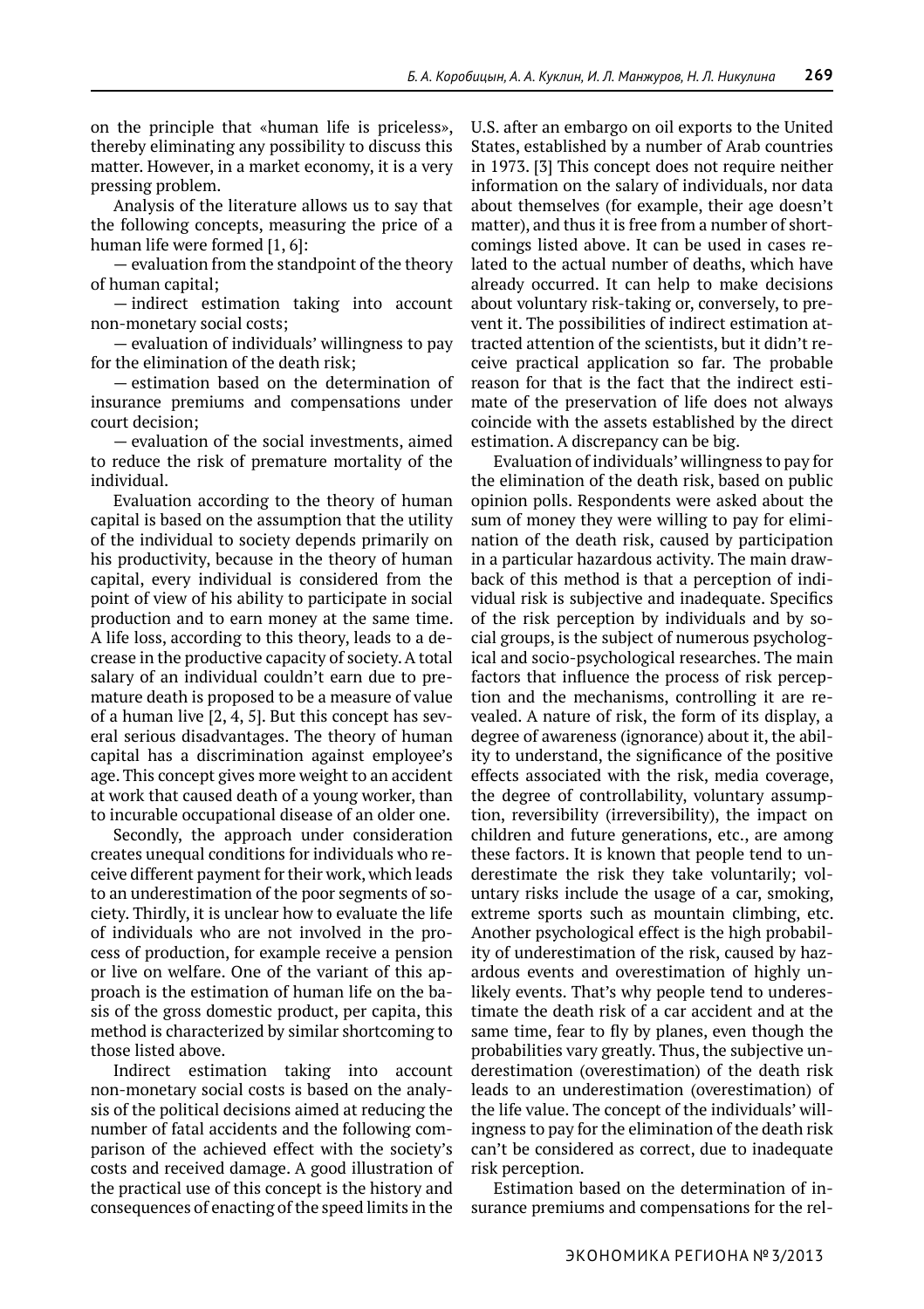### Table 3

#### **Short-received Gross Regional Product because of the years of potential life lost in the working age due to malignant neoplasms, million rub. and % out of available Gross Regional Product**

| <b>Subject of Federation</b>       | <b>GRP</b><br>reduction | $\%$ out<br>of GRP | <b>Subject of Federation</b>                   | <b>GRP</b><br>reduction | % out of<br><b>GRP</b> |
|------------------------------------|-------------------------|--------------------|------------------------------------------------|-------------------------|------------------------|
| Belgorod region                    | 2916                    | 0.73               | Republic of Bashkortostan                      | 4693                    | 0.62                   |
| Bryansk region                     | 1173                    | 0.81               | Republic of Mari El                            | 631                     | 0.77                   |
| Vladimir region                    | 1975                    | 0.90               | Republic of Mordovia                           | 823                     | 0.79                   |
| Voronezh region                    | 2458                    | 0.75               | Republic of Tatarstan                          | 6811                    | 0.68                   |
| Ivanovo region                     | 804                     | 0.82               | Udmurt Republic                                | 1909                    | 0.72                   |
| Kaluga region                      | 1540                    | 0.83               | Chuvash Republic                               | 1001                    | 0.66                   |
| Kostroma region                    | 746                     | 0.81               | Perm Krai                                      | 4999                    | 0.79                   |
| Kursk region                       | 1703                    | 0.89               | Kirov region                                   | 1283                    | 0.77                   |
| Lipetsk region                     | 1882                    | 0.74               | Nizhny Novgorod Region                         | 5203                    | 0.80                   |
| Moscow region                      | 16012                   | 0.89               | Orenburg region                                | 3897                    | 0.86                   |
| Oryol region                       | 865                     | 0.84               | Penza region                                   | 1197                    | 0.76                   |
| Ryazan region                      | 1487                    | 0.86               | Samara region                                  | 5438                    | 0.78                   |
| Smolensk region                    | 1176                    | 0.79               | Saratov region                                 | 2701                    | 0.73                   |
| Tambov region                      | 1196                    | 0.86               | Ulyanovsk region                               | 1451                    | 0.83                   |
| Tver region                        | 1901                    | 0.87               | Kurgan region                                  | 1034                    | 0.90                   |
| Tula region                        | 2112                    | 0.89               | Sverdlovsk region                              | 8587                    | 0.93                   |
| Yaroslavl region                   | 1972                    | 0.84               | The Tyumen region (without Autonomous<br>Area) | 3497                    | 0.64                   |
| Moscow city                        | 59928                   | 0.71               | Khanty-Mansi Autonomous Area                   | 15900                   | 0.80                   |
| Republic of Karelia                | 1144                    | 0.90               | Yamalo-Nenets Autonomous Area                  | 5727                    | 0.74                   |
| Komi Republic                      | 3005                    | 0.85               | Chelyabinsk region                             | 5512                    | 0.85                   |
| Arkhangelsk region                 | 3002                    | 0.84               | Altai Republic                                 | 182                     | 0.84                   |
| Vologda region                     | 2048                    | 0.81               | Republic of Buryatia                           | 1112                    | 0.82                   |
| Kaliningrad region                 | 1469                    | 0.75               | Republic of Tyva                               | 251                     | 0.82                   |
| Leningrad region                   | 4266                    | 0.85               | Republic of Khakassia                          | 779                     | 0.83                   |
| Murmansk region                    | 1963                    | 0.84               | Altai territory                                | 2605                    | 0.87                   |
| Novgorod region                    | 1050                    | 0.83               | Zabaykalsky Krai                               | 1318                    | 0.81                   |
| Pskov region                       | 729                     | 0.86               | Krasnoyarsk Krai                               | 9463                    | 0.90                   |
| St. Petersburg                     | 14050                   | 0.84               | Irkutsk region                                 | 4474                    | 0.83                   |
| Republic of Adygea                 | 366                     | 0.79               | Kemerovo region                                | 5382                    | 0.86                   |
| Republic of Kalmykia               | 181                     | 0.74               | Novosibirsk region                             | 4037                    | 0.84                   |
| Krasnodar Krai                     | 7748                    | 0.77               | Omsk region                                    | 3019                    | 0.81                   |
| Astrakhan region                   | 1188                    | 0.82               | Tomsk region                                   | 2571                    | 0.90                   |
| Volgograd region                   | 3383                    | 0.77               | Republic of Sakha (Yakutia)                    | 2768                    | 0.72                   |
| Rostov region                      | 4771                    | 0.75               | Kamchatka Krai                                 | 905                     | 0.89                   |
| Republic of Dagestan               | 1341                    | 0.47               | Primorsky Krai                                 | 3974                    | 0.86                   |
| Republic of Ingushetia             | 66                      | 0.31               | Khabarovsk Krai                                | 2873                    | 0.82                   |
| Kabardino-Balkar Republic          | 442                     | 0.58               | Amur region                                    | 1407                    | 0.78                   |
| Karachay-Cherkess Republic         | 285                     | 0.66               | Magadan region                                 | 557                     | 0.96                   |
| Republic of North Ossetia - Alania | 446                     | 0.60               | Sakhalin region                                | 5068                    | 1.03                   |
| Chechen Republic                   | 387                     | 0.56               | Jewish Autonomous Province                     | 272                     | 0.83                   |
| Stavropol Krai                     | 2112                    | 0.67               | Chukotka Autonomous Area                       | 481                     | $1.15\,$               |

atives proceeding from common insurance practice, assuming that the life insurance is connected with two main factors — the value of the client's life from his own point of view and the probability of a life loss due to any activity. The weak points of this approach are as following reasons. First of all, the insurance premium, no matter how big it is, can't reduce the death risk (as shown below, this reduction takes place in the concept of life assessment based on investments aimed at reducing the risk of premature death). Secondly, a client of the insurance company does not protect his own life, he acts in favor of the family members or other dear people. Civil suit in the courts